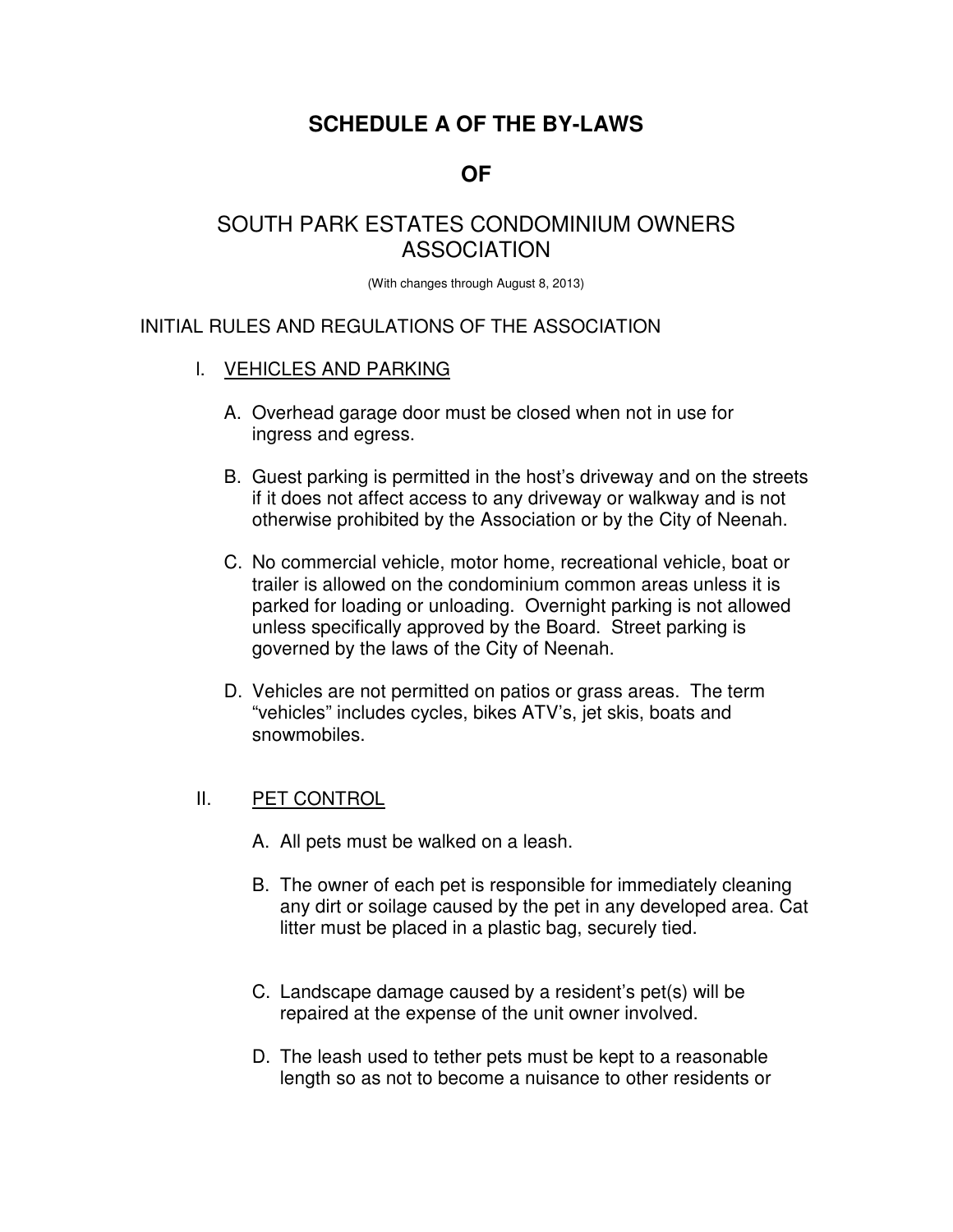their guests. (Pets may only be tethered in the rear of the units.)

- E. Dogs must not be left unattended in the garage or on the common areas.
- F. A unit owner is responsible for the pets of anyone living in or visiting his/her unit.
- G. No pet shall be allowed to create a noise nuisance on the condominium premises.

## III. GARBAGE AND REFUSE

- A. Garbage must be kept in the garage, except when set out for pickup.
- B. Garbage & Recycling materials must be in compliance with City of Neenah Regulations.
- C. Garbage can be put out at designated area only after dusk the night before a pick-up day or on the day of pick-up and promptly put away after pick up.

## IV. GENERAL USE AND OCCUPANCY

- A. No unit owner or occupant shall, except in specifically designated storage areas, place, store or maintain objects of any kind in the walkways, grounds, or other common areas.
- B. Every unit owner or occupant shall observe all laws, ordinances, rules and regulations now or hereafter enacted by either the State of Wisconsin, the City of Neenah, or adopted by the Association.
- C. Common walks, lawns, and other common areas and facilities shall be kept free from rubbish, debris, and other unsightly materials and shall not be obstructed, littered, defaced, or misused in any manner.
- D. No outdoor clothes lines may be erected and nothing shall be hung or exposed on any part of the common areas and facilities of limited common areas except as approved in WRITING by the Board of Directors.
- E. A unit owner or occupant shall not cause or permit anything to be hung or displayed on the outside windows or placed on the